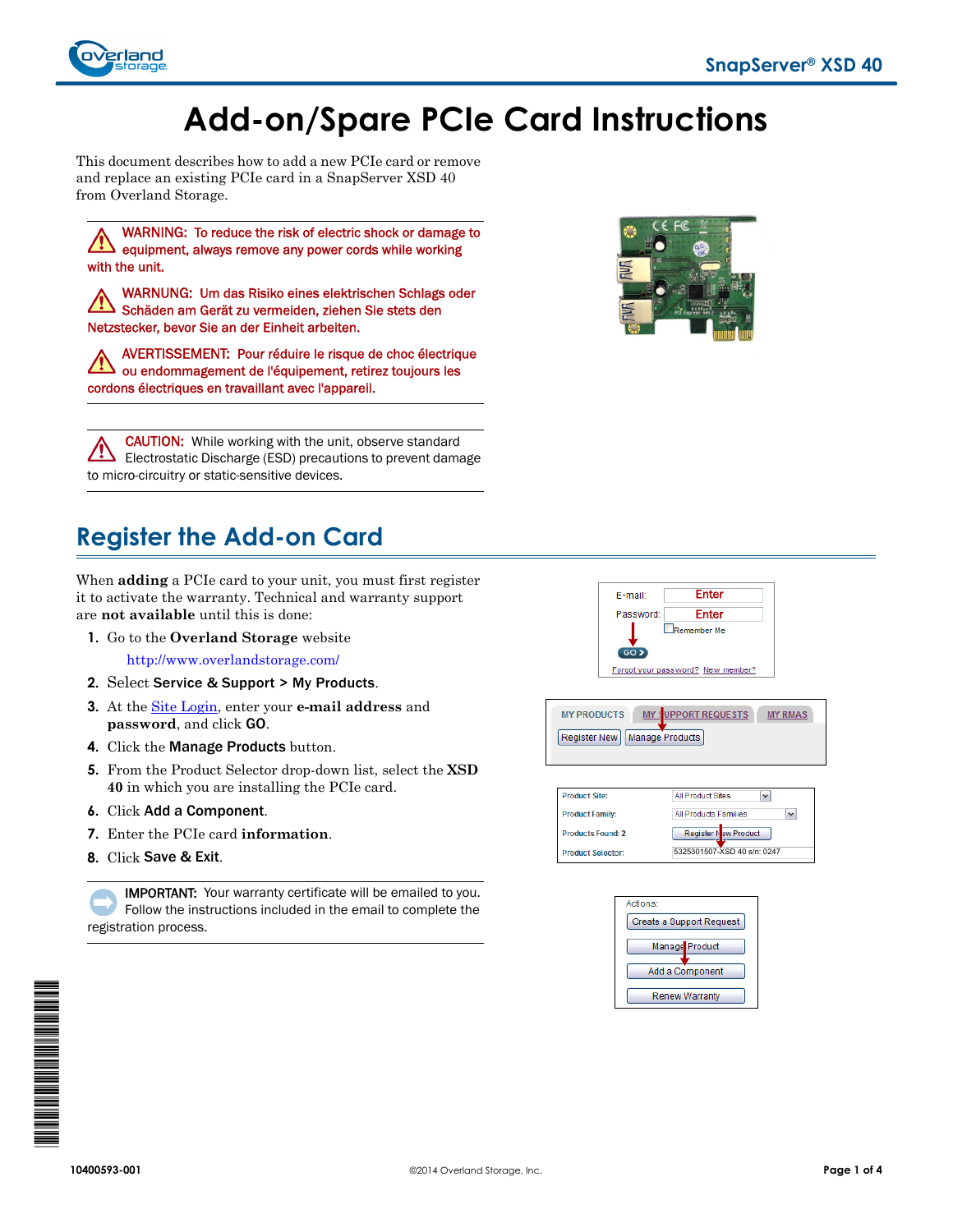### **Prepare the Unit**

#### **Power Off and Disconnect Cables**

- **1.** Briefly press the **Power button** on the front.
- **2.** When all the front LEDs are off, disconnect the **power cord**.
- **3.** Disconnect all the **cables** from the unit.



#### **Remove the Left-side Panel**

The PCIe card is accessed via the left-side panel when viewed from the front.

- **1.** On the back of the unit, remove and retain the thumb screw securing the side panel.
- **2.** Slide the side panel towards the back of the unit until the anchors release and the panel is free to move sideways.
- **3.** Set the panel on a secure surface.



### **Install/Swap PCIe Card**

#### **Remove the old PCIe Card**

This process applies only to replacing an existing PCIe card so a new PCIe card can be installed. To install a new PCIe card, proceed to ["Remove the Slot Cover."](#page-2-0)

- **1.** Remove and retain the **screw** securing the PCIe card to the locking bracket.
- **2.** Loosen and retain the screw securing the **locking bracket** to remove the locking bracket from the chassis.
- **3.** Remove the **PCIe card** by pulling it straight up from the board and out of the left-side of the unit.

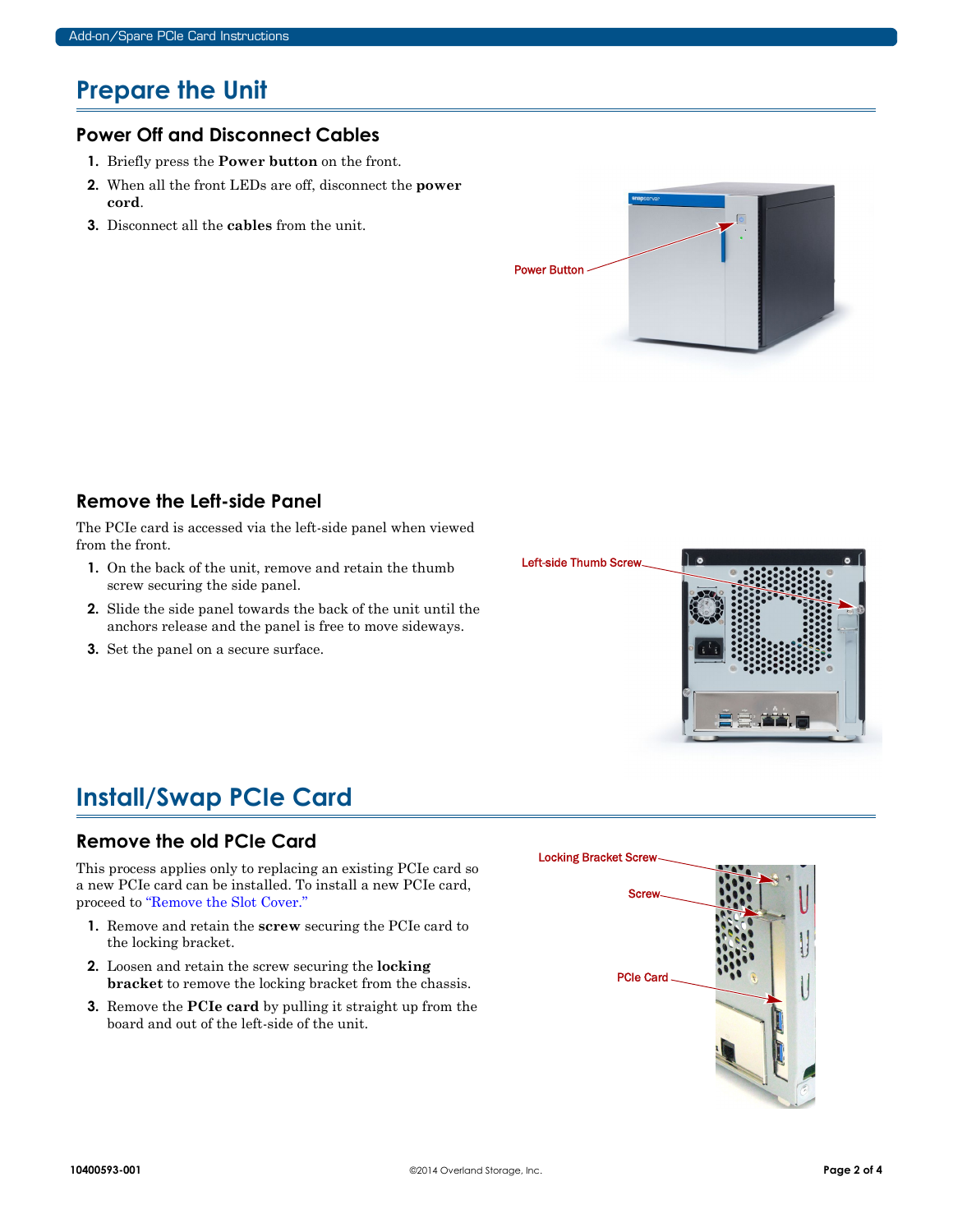#### <span id="page-2-0"></span>**Remove the Slot Cover**

This process applies only to units with no PCIe card installed. To install a PCIe card, proceed to ["Install the PCIe Card."](#page-2-1)

- **1.** In the new chassis, remove the **slot cover** where the card is supposed to go.
- **2.** Remove the **screw** securing the slot cover to the locking bracket.
- **3.** Remove the **locking bracket** by loosening the screw securing the bracket to the chassis.
- **4.** Retain both screws, the locking bracket, and cover.

#### <span id="page-2-1"></span>**Install the PCIe Card**

In the new chassis, install the PCIe card:

- **1.** Seat the PCIe card in the same slot on the board and feed the connectors through the back panel of the chassis.
- **2.** Reinstall the locking bracket by tightening the screw to secure the PCIe card.
- **3.** Thread the screw through the card to secure the card to the locking bracket.





### **Reassemble the Unit**

#### **Reinstall the Side Panel**

- **1.** Position the side panel with no more than **one-half inch** (1.25 cm) extending out over the rear of the unit.
- **2.** Align the tabs on the panel with the slots on the side of the unit.
- **3.** Push the panel sideways to be flush with the side of the unit, then slide the panel towards the front of the unit. Ensure that the tabs are seated securely in the slots.
- **4.** Reinstall the thumb screw on the back of the unit to secure the panel.

IMPORTANT: If this is a new appliance install, continue with the *SnapServer XSD 40 Quick Start Guide* instructions.